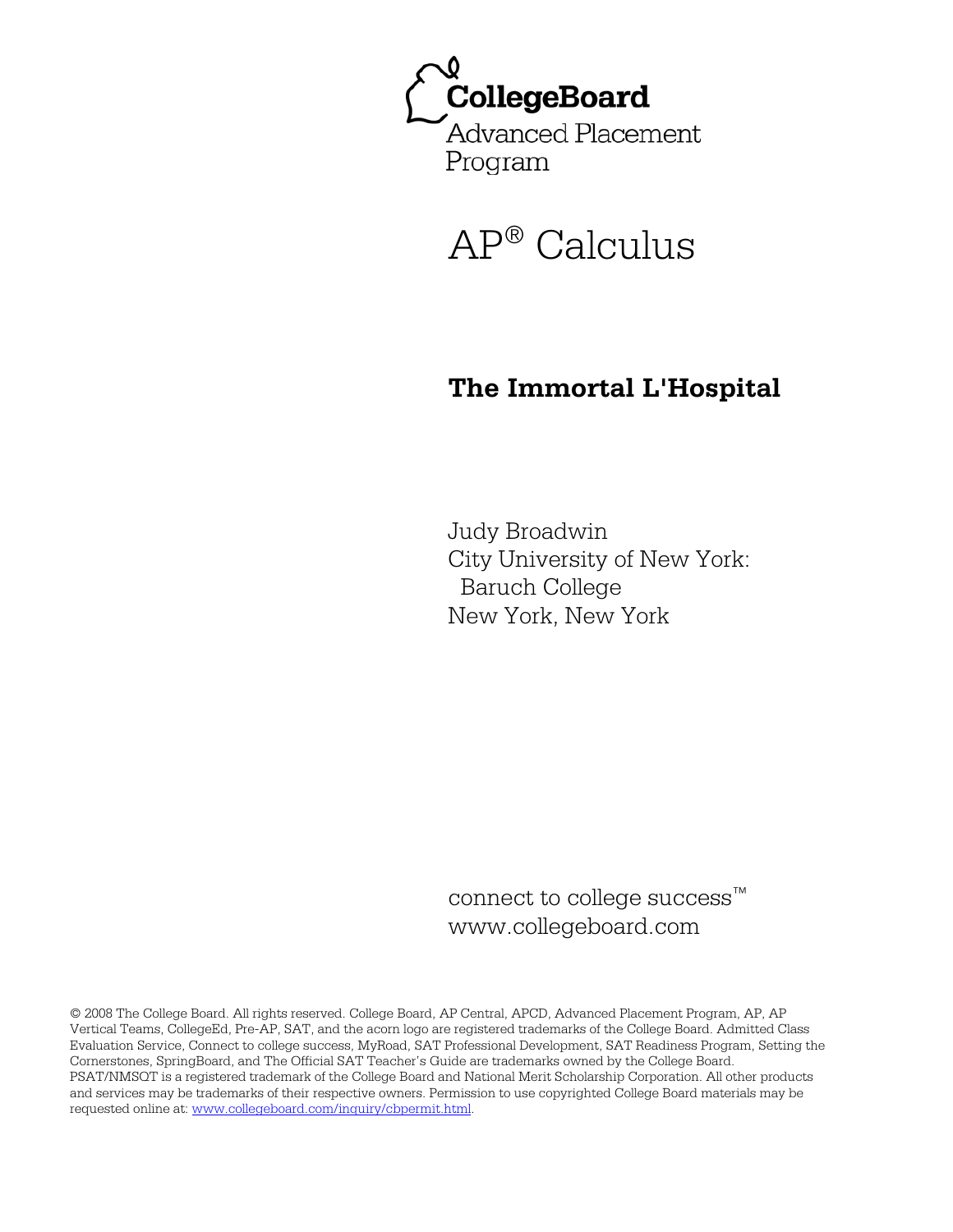## **Who Was This Man?**

Each year the name of Guillaume-François-Antoine L'Hospital, Marquis de Sainte-Mesme, Comte d'Entremont, lives on in every first-year calculus classroom throughout the world. Sometimes students never hear of Gottfried Wilhelm Leibniz or Johann Bernoulli, but they all know the name L'Hospital. Who was this man who achieved such immortality in the calculus classroom? Where did he come from? Is his fame justified? What are his real contributions to mathematics?



*Guillaume-François-Antoine L'Hospital. This image appears in the MacTutor History archive (http://www-history.mcs.st-and.ac.uk/history), a Web site of the School of Mathematics and Statistics at the University of St. Andrews in Scotland.* 

Guillaume-François de L'Hospital was born in Paris in 1661 and died there on February 2, 1704. Do not be confused about the spelling of his last name. He was also known as the Marquis de L'Hospital, and later the family spelled the name Lhospital and still later L'Hôpital. (Consequently, this last spelling of his last name is commonly used -- as in "L'Hôpital's rule" -- despite being incorrect.) As expected of a man born into a wealthy, socially important family, he joined the army, rising to the rank of captain. However, his nearsightedness caused him to resign from the army. Early in his life he became a member of a scientific circle of amateur mathematicians led by Nicolas Malebranche (1638-1715) that included Louis Carré, Charles René Reyneau, and Pierre Varignon. We don't know much about his life prior to 1690. A portrait of him hangs in a room at the University of Padua. Because this room features portraits of renowned students in science and mathematics, historians surmise that L'Hospital studied at Padua for a time.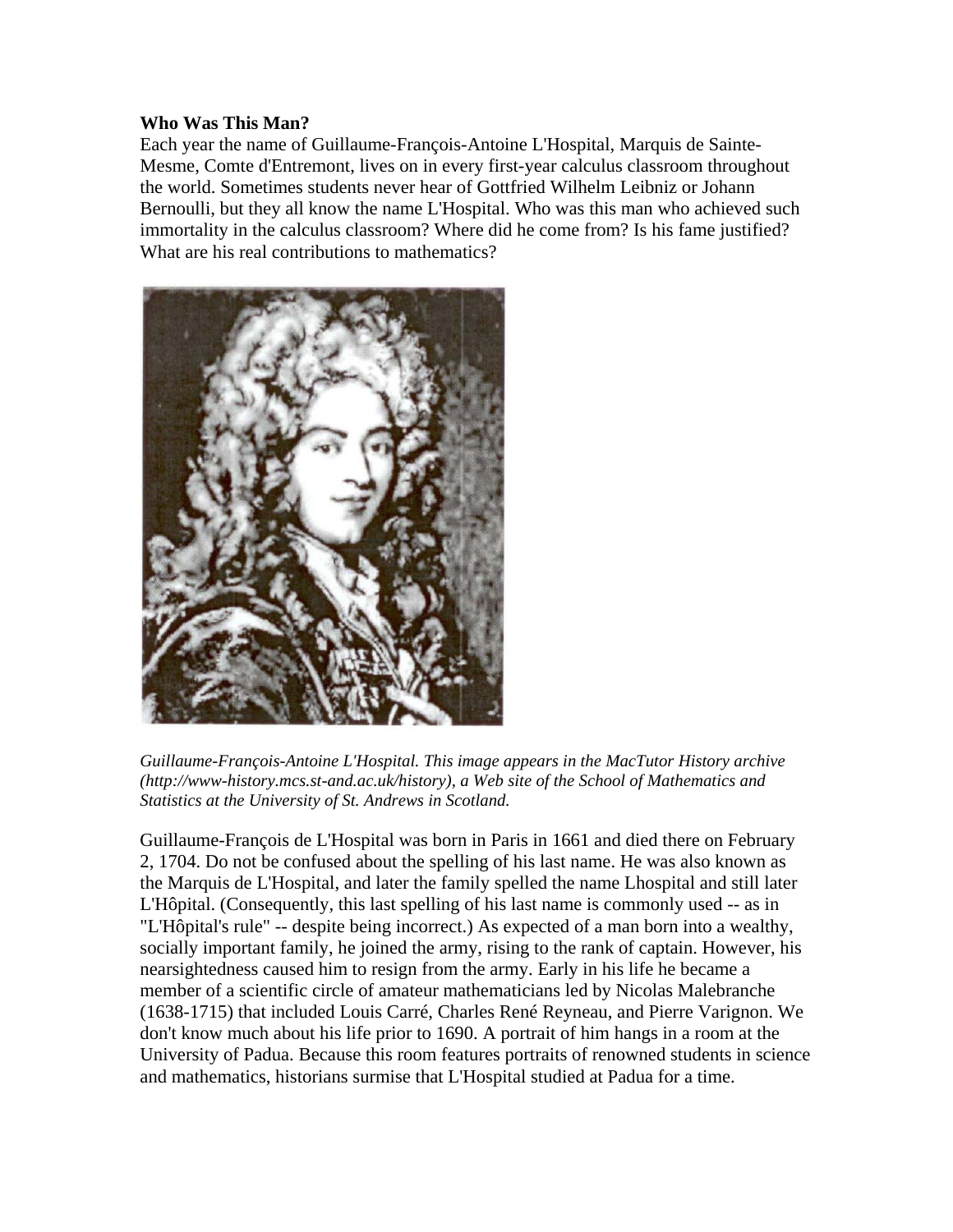In any event, L'Hospital participated in a mathematics group in Paris at a very exciting time. Leibniz had published two short papers in the *Acta Eruditorum*, one in 1684 on the differential calculus and the second in 1686 on the integral calculus. Written in a very obscure manner, his papers were full of misprints and difficult to understand. Readers found the paper on the differential calculus to be somewhat understandable but the second paper on the integral calculus almost impossible to decipher. Leibniz left Paris for some time after the publication of his papers. It took two brilliant Swiss brothers from Basel living in Paris at that time to make sense of Leibniz's work -- Jakob (Jacques) Bernoulli, 1654-1705, and Johann (Jean) Bernoulli, 1667-1748. Johann gave a series of lectures on the differential calculus in 1691-92 but he never published this work during his lifetime. Johann's lectures on the differential calculus were finally issued in 1923 as *Lectiones de calculo differentialium* (edited by Paul Schafheitlin and published in Basel), and it is from these notes that we are able to conclude definitely that the young Johann Bernoulli taught L'Hospital much of what he wrote in his differential calculus text in 1696.

Paris mathematicians engaged in a huge rivalry at that time. The math community constantly posed and solved problems, and the mathematician -- amateur or professional - - who solved the problem first earned great recognition and acclaim. However, contemporaries of L'Hospital describe him as an amiable young man, free of the rivalry that consumed much of seventeenth-century mathematics.

Probably the best mathematician in his circle, L'Hospital gained recognition for being the first to solve several problems. He wanted to know more about this new calculus of Leibniz and asked Johann Bernoulli -- then 24 years old, newly married, and without either a university affiliation or much money -- to help him interpret Leibniz. L'Hospital wrote the following letter, copyrighted in 1955, to Johann Bernoulli in Basel on March 17, 1694:

I shall give you with pleasure a pension of three hundred livres, which will begin on the first of January of the present year, and I shall send two hundred livres for the first half of the year because of the journals you have sent, and it will be one hundred and fifty livres for the other half of the year, and so in the future. I promise to increase this pension soon, since I know it to be very moderate, and I shall do this as soon as my affairs are a little less confused….I am not so unreasonable as to ask for this all your time, but I shall ask you to give me occasionally some hours of your time to work on what I shall ask you-and also to communicate to me your discoveries, with the request not to mention them to others. I also ask you to send neither to M. Varignon nor to others copies of the notes that you have let me have, for it would not please me if they were made public. Send me your answer to all this and believe me, *Monsieur tout à vous.* 

 *Le M. de Lhospital*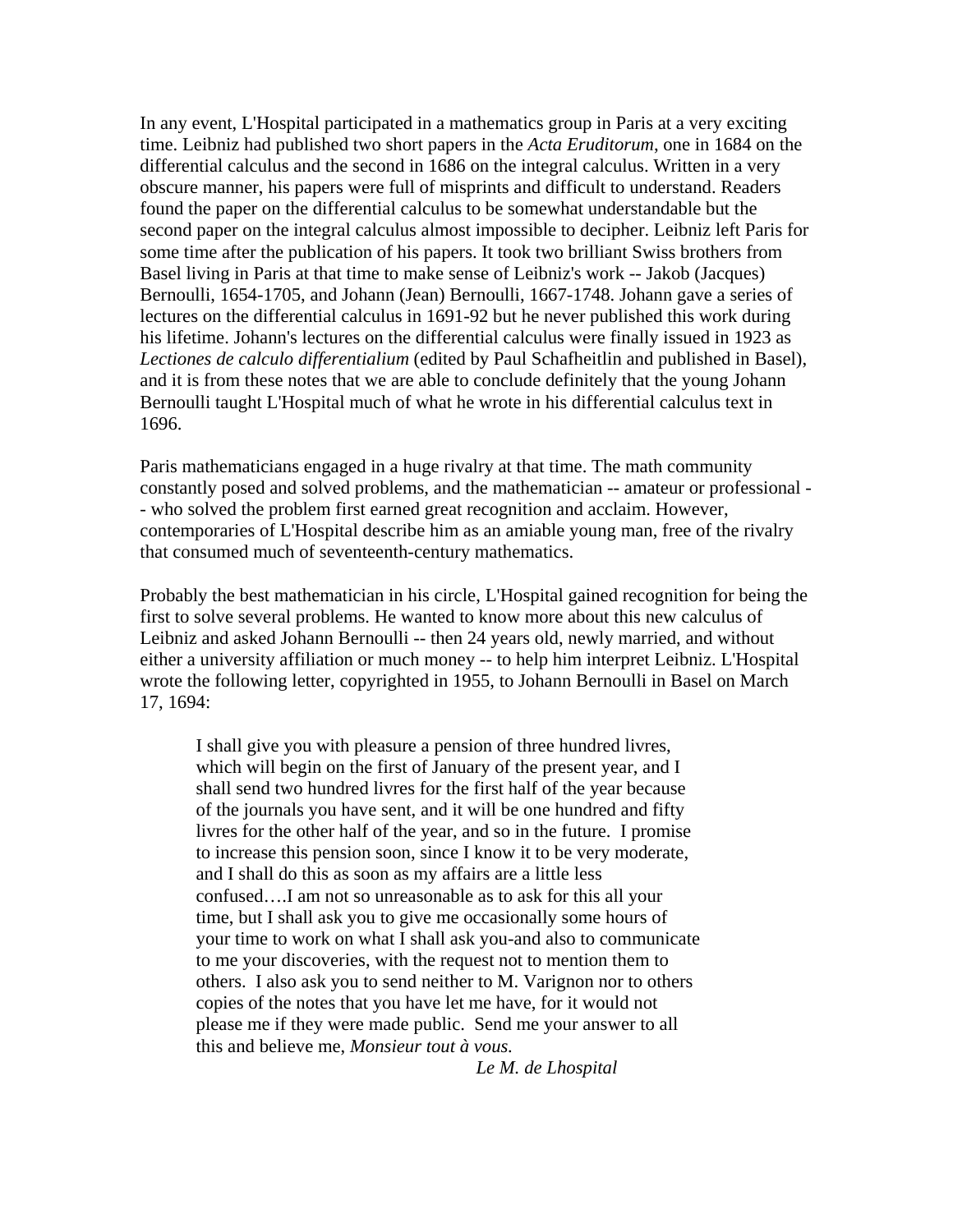During 1691-1692, Johann Bernoulli spent four months tutoring L'Hospital both in Paris and at L'Hospital's country home in Oucques. In 1695 L'Hospital helped the young Bernoulli obtain a university job at the University of Groningen in the Netherlands, ending Bernoulli's money worries forever.

# **Analysis of Infinitely Small Quantities for the Understanding of Curves**

The year 1696 was a momentous year in the history of calculus. That year marked the publication of *Analyse des Infiniment Petits, Pour l'intelligence des lignes courbes*  (Analysis of Infinitely Small Quantities for the Understanding of Curves), the first differential calculus textbook. The author (L'Hospital) originally published the text anonymously.

In the early 1920's, the publication of Bernoulli's notes showed much overlap with L'Hospital's text, leaving no doubt that Bernoulli is the true father of L'Hospital's rule.

The text, divided into 10 sections, offers an introduction to Leibniz's differential calculus. In section 1, L'Hospital defines a variable quantity as one that continually increases or decreases and calls the infinitely small quantity by which the variable changes the difference or differential. Section 1 also gives the rules for obtaining the differentials of sums, products, quotients, powers, and roots. L'Hospital devotes section 2 to the problem of tangency; in *Calculus: Single-Variable*, fourth edition (Deborah Hughes-Hallett et al), you can find a similar problem to the one that he solves -- see number 15 on p. 556. Section 3 considers problems of maxima and minima, and section 4 deals with higherorder derivatives, known then as second and higher differences. Section 9 has caused the

most discussion since 1696. It considers the indeterminate  $\frac{0}{s}$ 0 .

Included below are several of L'Hospital's examples from section 9, translated by Edmund Stone and included in Dirk J. Struik's *A Source Book in Mathematics, 1200- 1800*, pp. 315-316.

# Section IX. THE SOLUTION OF SOME PROBLEMS DEPENDING ON THE METHODS AFOREGOING

163. Proposition I. Let *AMD* be a curve  $AP = x$ ,  $PM = y$ ,  $AB = a$ ) of such a nature, that the value of the ordinate *y* is expressed by a fraction, the numerator and denominator of which, do each of them become 0 when  $x = a$ , viz. when the point *P* coincides with the given point *B*. It is required to find what will then be the value of the ordinate *BD*.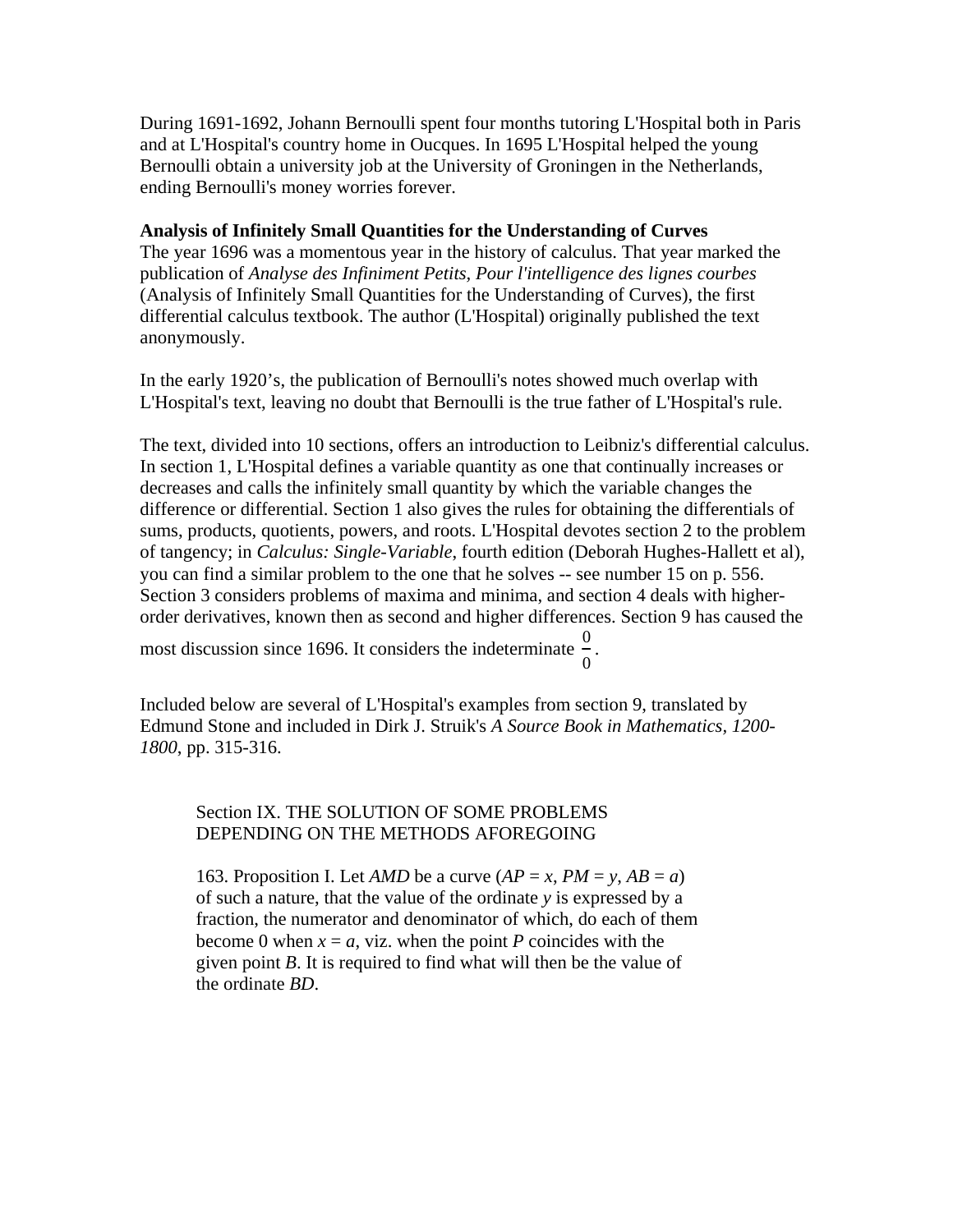

*Graph reproduced from* A Source Book in Mathematics, 1200-1800*, edited by Dirk J. Struik (Cambridge, Massachusetts: Harvard University Press, 1969), pp. 315-316; copyright 1969.*

In effect, L'Hospital asks the reader to find *BD* using geometry. The curves *ANB* and *COB* each are zero at *B*, and the curve *AMD* represents the quotient of the curve *ANB*  divided by *COB*. *BD* represents the ordinate of *ANB COB* at  $x = B$ . The proof is geometrical, as is much of L'Hospital's text, and could be difficult for the modern reader to understand.

Below is a diagram that, I hope, will make L'Hospital's Rule easier to understand for the modern reader.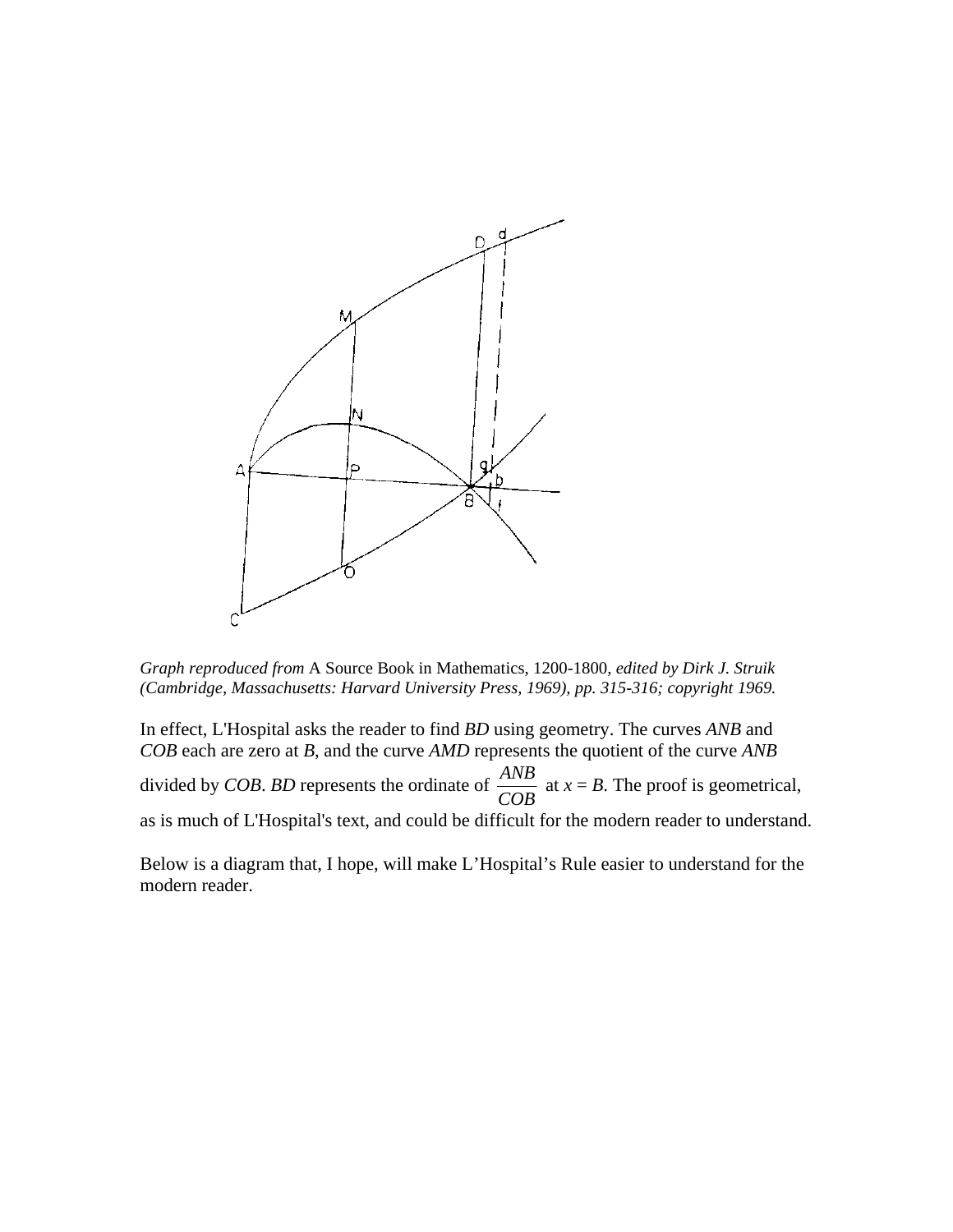

*Graph made by Judy Broadwin*.

We have 
$$
\frac{f(a)}{g(a)} = BD \approx bd = \frac{bF}{bG} \approx \frac{bm}{bn} = \frac{df}{dg} = \frac{df}{dg} \frac{dx}{dx} = \frac{f'(a)}{g'(a)}
$$
, where we have renamed the

differential *bm* as *df* and the differential *bn* as *dg*.

In 1992, at the first TICAP (Technology Intensive Calculus for Advanced Placement) conference, Thomas Dick presented this local linearity interpretation of L'Hospital's rule to an audience of more than 300 mathematicians. The audience gasped, and Bert Waits called out, "That was what Bernoulli must have seen!" L'Hospital proved his rule using local linearity, and we had lost that interpretation for a very long time.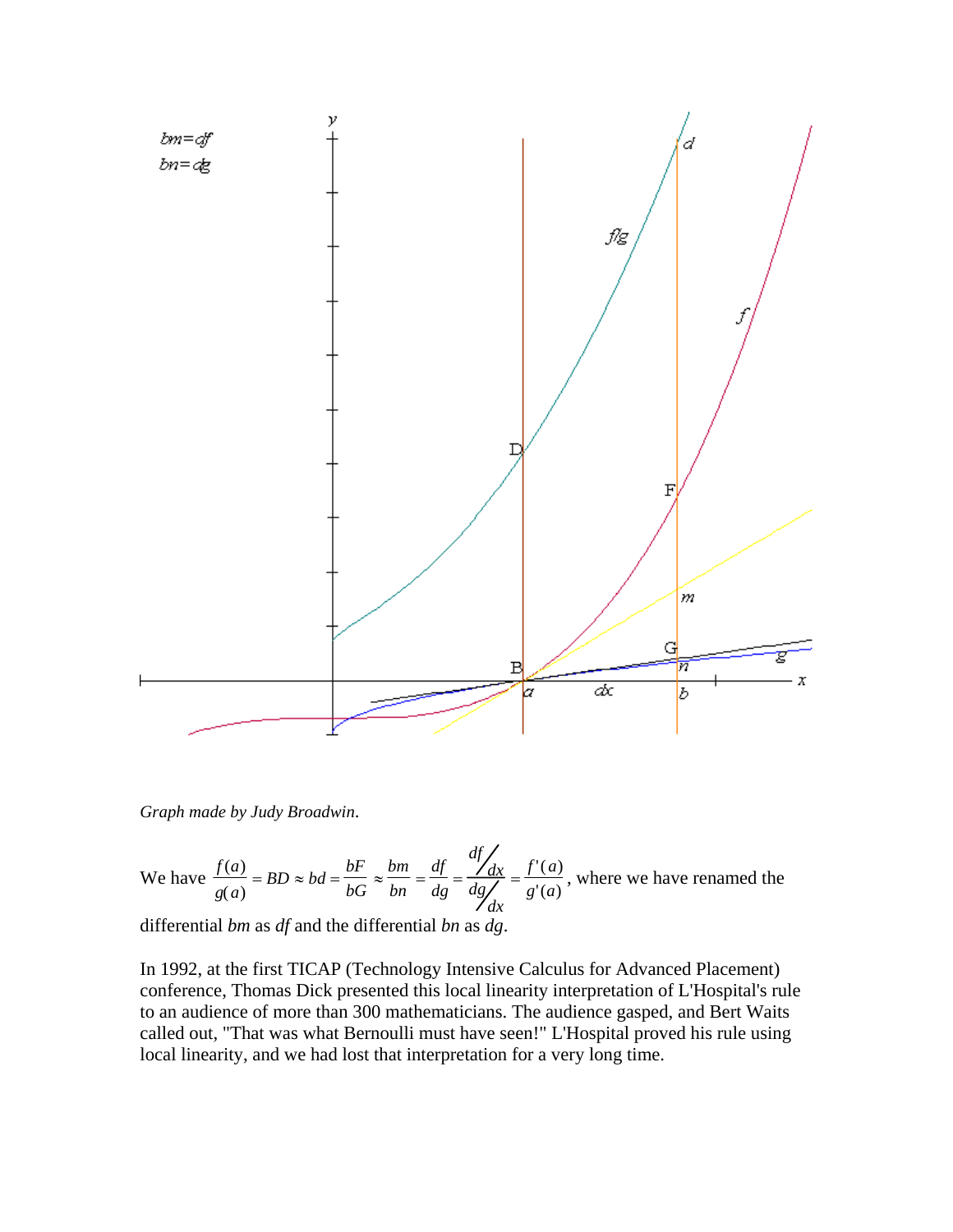L'Hospital's text gives only two indeterminate-form examples of the type  $\frac{0}{2}$ 0 . (The term

**limit** did not appear in mathematics until the early nineteenth century.) The first, found in a similar version in a letter to L'Hospital from Bernoulli written on July 22, 1694, can be

paraphrased as follows: Example I. 164. Let  $3x + 4a^3$  $4/\sim^3$  $y = \frac{\sqrt{2a^3x - x^4 - a^3/aax}}{\sqrt{ax^3 + a^2+a^3}}$  $=\frac{\sqrt{2a^3x-x^4}-a\sqrt[3]{aax}}{a-\sqrt[4]{ax^3}}$  and let  $x=a$ .

To evaluate *y* when  $x = a$ , L'Hospital takes the differential of the numerator evaluated at *x*  $= a$  and divides it by the differential of the denominator at  $x = a$ , obtaining the result 16 9  $BD = \frac{16}{6}a$ .

The second and only other  $\frac{0}{2}$ 0 example in the L'Hospital text can be paraphrased as follows: Example II. 165. Let  $y = \frac{aa - ax}{\sqrt{a^2 + bx^2}}$  $=\frac{aa - ax}{a - \sqrt{ax}}$ . The reader is asked to find *y* when *x* = *a*.

L'Hospital solves this problem without calculus, in effect by multiplying the numerator and denominator of the fraction by  $a + \sqrt{ax}$  and arriving at the result that  $y = 2a$  when  $x = a$ . He was worried about this example and communicated his concern to Bernoulli in an early letter. (Note: This was not the second example in the Bernoulli letter. The

example sent to L'Hospital on July 22, 1694, was  $y = \frac{a\sqrt{ax - xx}}{\sqrt{ax^2 + bx^2}}$  $=\frac{a\sqrt{ax - xx}}{a - \sqrt{ax}}$  for  $x = a$ . Then  $y = 3a$ .)

# **The True Author**

After publication of the textbook in 1696, Johann Bernoulli wrote to L'Hospital praising the work for its sound arrangements of propositions and for the intelligibility of the exposition. L'Hospital suggested to Bernoulli that they continue the collaboration to produce a book on the integral calculus, but Bernoulli wrote back that he was too busy at that time to work on another book.

The text was an immediate success. After his initial praise, Bernoulli, who was indebted to L'Hospital for his position at Groningen, started to claim credit for his contribution to the book. In 1698, he wrote to Leibniz complaining that L'Hospital had copied his work. After L'Hospital died in 1704, Bernoulli, feeling that he was free of his promise not to reveal his enormous contributions, started an all-out campaign to claim the text as his own. He practically accused L'Hospital of plagiarism, but it was not until 1955, with the publication of Bernoulli's early correspondence, that the mathematics community generally accepted Bernoulli as the true author.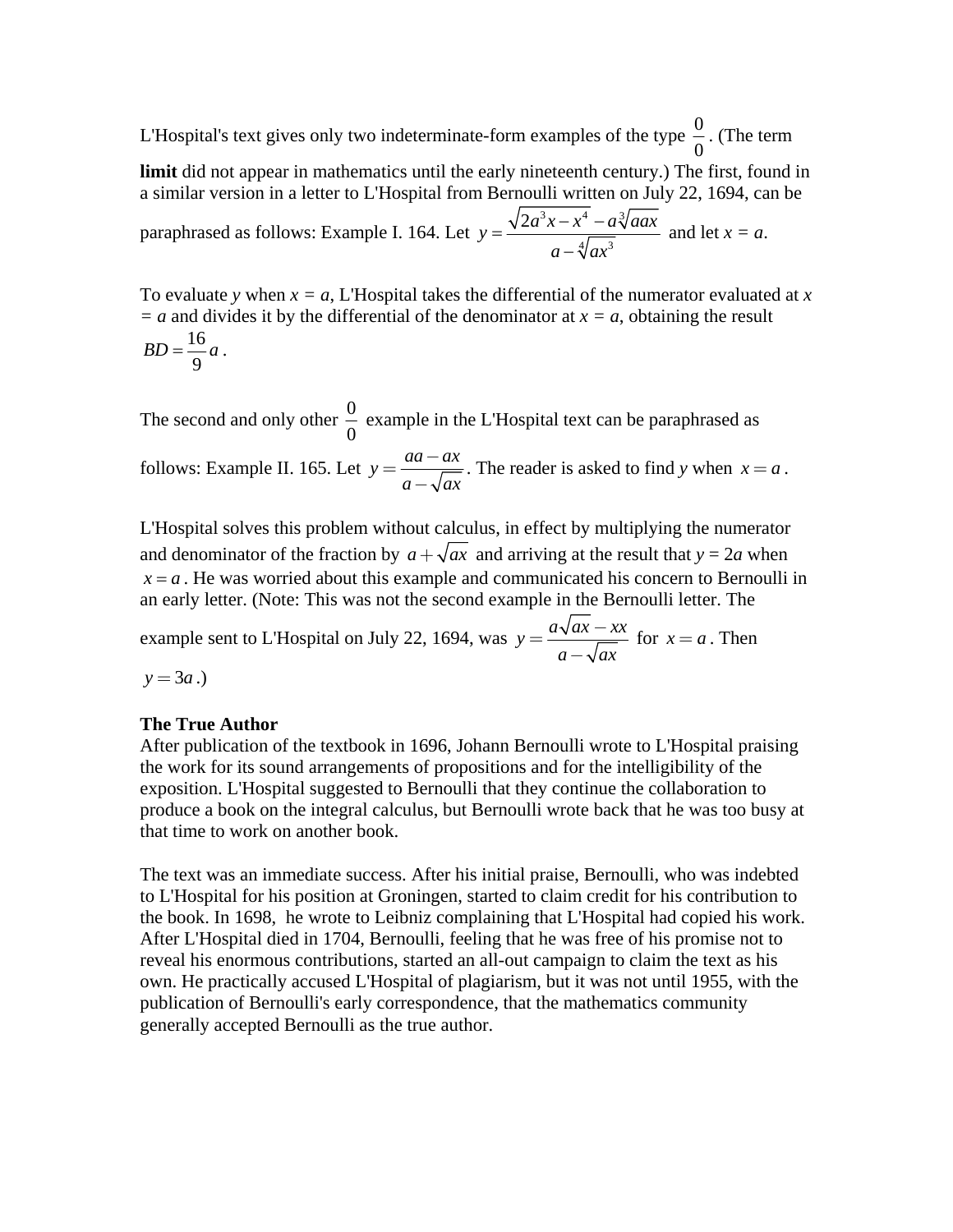The book is a wonderful text. Mostly geometrical, it contains many diagrams and letters and almost no equations. Using the text, contemporary mathematicians found it easy to interpret the new mathematics of the infinitely small. The text was reprinted in 1715. New French editions appeared in 1758, 1768, and 1781 and Latin translations arrived in 1764 and 1790. Newtonian-style calculus texts were published in England by Humphry Ditton in 1706, Charles Hayes in 1704, Thomas Simpson in 1737, and Colin Maclaurin in 1742. In the Leibniz tradition, the next major calculus text after L'Hospital's proved to be very famous: Maria Agnesi's book in 1748. Agnesi, like Leibniz, wrote of differentials and infinitesimals rather than Newton's fluxions. Agnesi, like Johann Bernoulli, used the symbol ∫ *ydx* to represent the antiderivative, and only as an afterthought did she use the symbol to represent the area under a curve.

We accept today that the rule attributed to L'Hospital really belongs to Bernoulli, but L'Hospital wrote a text that kindled an enthusiasm and excitement for mathematics that lasted a long time and served as a model for future texts. The rule may indeed belong to Bernoulli, but L'Hospital gave it to mathematics.

### **Acknowledgement**

*Special thanks to Fred Rickey of the United States Military Academy at West Point, whose lectures through the years have taught me much about the history of calculus and, in particular, the place of L'Hospital in the history of mathematics.* 

# **References**

Boyer, Carl B. "The First Calculus Textbooks." *Mathematics Teacher* 39 (1946): 159- 167.

Coolidge, Julian L. "Guillaume L'Hospital, Marquis de Sainte-Mesme." In *The Mathematics of Great Amateurs*. Mineola, New York: Dover Publications Inc., 1963. Reprint. (Original published in Oxford, United Kingdom: Clarendon Press, 1949.)

Gallica: *L'Hospital, Guillaume-François-Antoine de (1661-1704)*. http://gallica.bnf.fr/ark:/12148/bpt6k205444w. Full text of Guillaume-François-Antoine de L'Hospital. *Analyse des Infiniment Petits, Pour l'intelligence des lignes courbes*. (Paris: Imprimerie royale, 1696; first published anonymously).

Hughes-Hallett, Deborah, Andrew M. Gleason, William G. McCallum, et al. *Calculus: Single-Variable*. 4th ed. Hoboken, New Jersey: John Wiley and Sons, 2005.

Katz, Victor J. *A History of Mathematics: An Introduction*. 2nd ed. Reading, Massachusetts: Addison-Wesley, 1998.

Struik, Dirk J. "The Origin of L'Hôpital's Rule." *Mathematics Teacher* 56 (1963): 257- 260.